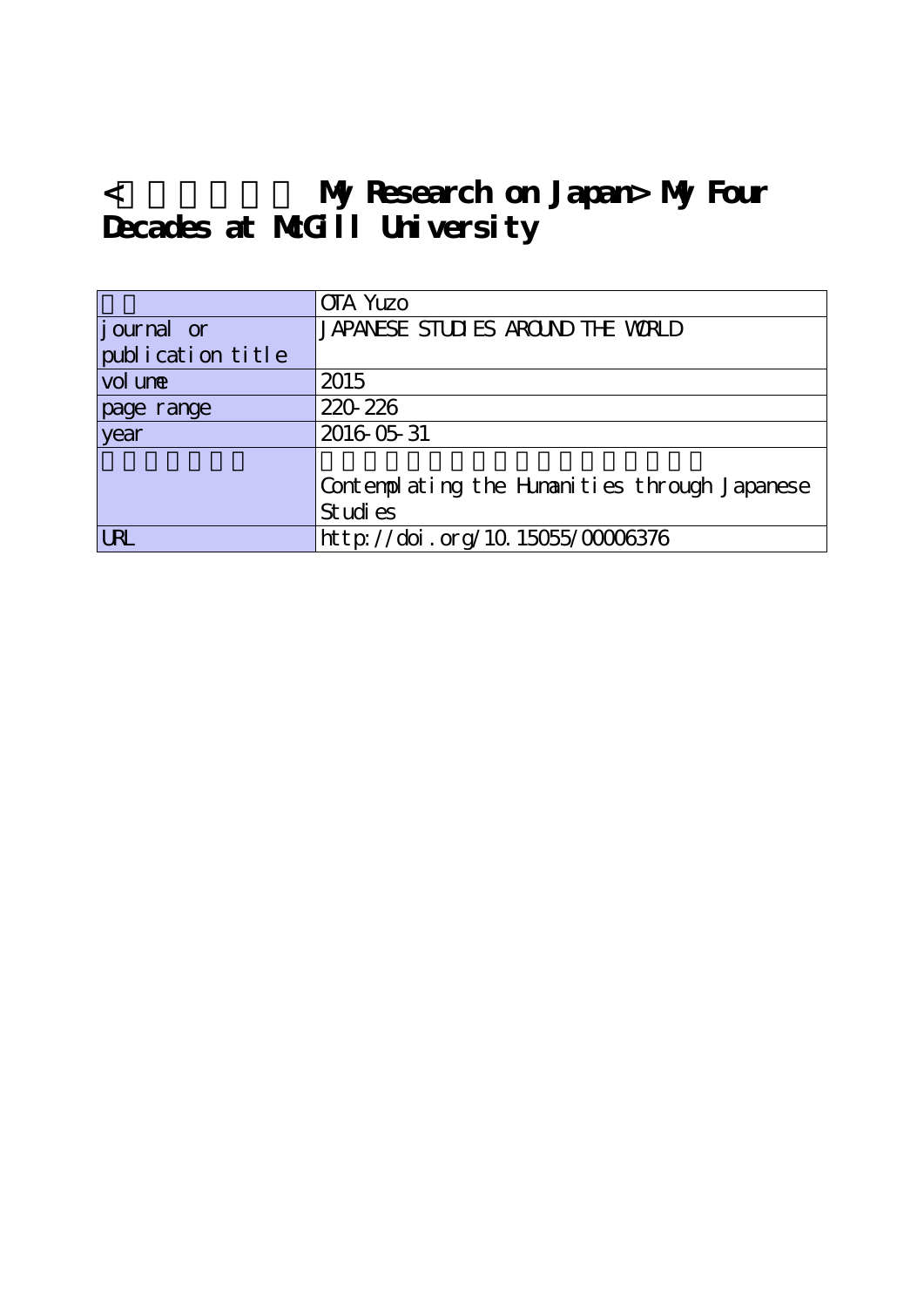## **My Four Decades at McGill University**<sup>1</sup>

Yuzo Ota

Thank you for giving me a chance to talk about my thirty-eight years at McGill University before my retirement on August 31, 2012.

Last Thursday, April 12, 2012, when I gave my last lectures as a McGill Professor, turned out to be a very pleasant, memorable day for me. Both in HIST 352 Japanese Intellectual History 2, and HIST 359 History of Japan 2 the students listened to my lectures attentively and seemed to truly enjoy them. When my lectures were over, in both courses many students came up to me to express their appreciation for my courses in a very cordial manner.

Virtually every student picked up a copy of my one page essay titled "My lifelong passion: Marathon and long distance running," copies of which I brought to the classroom just in case some students wanted to have something to remember me by. Later I read messages in the card that the students of HIST 359, several of whom are also enrolled in HIST 352, had given me and opened the present from three students of the same course that they brought to me after class with their thanks written in Japanese. I was surprised to find in the card word after word of warm appreciation, such as, "Your stories of Japan taught me more than any textbooks ever could. McGill will miss you!"; "I've learned so much from your class. It was truly a privilege to have taken History of Japan 2"; "Thank you for making one of my own last classes such a wonderful and enlightening experience"; "Thank you for showing to us that being different is awesome!"; and "Tremendously knowledgeable, entertaining, & kind," and I was moved deeply.

After reading these messages, I read a lengthy e-mail from a person living in England to whom Basil Hall Chamberlain (1850–1935), the subject of my book titled *Basil Hall Chamberlain: Portrait of a Japanologist* (Richmond, Surrey, U.K., Japan Library, Curzon Press Ltd.) published in 1998, is a great-grand-uncle. Apparently he had only recently discovered my book and had written this e-mail to express his deep appreciation for my book as a member of the family. Although I published eleven books so far―all written after I started teaching

<sup>1</sup> This is the text of the speech given on April 16, 2012 at the End-of-Year Party of the Department of History and Classical Studies, McGill University.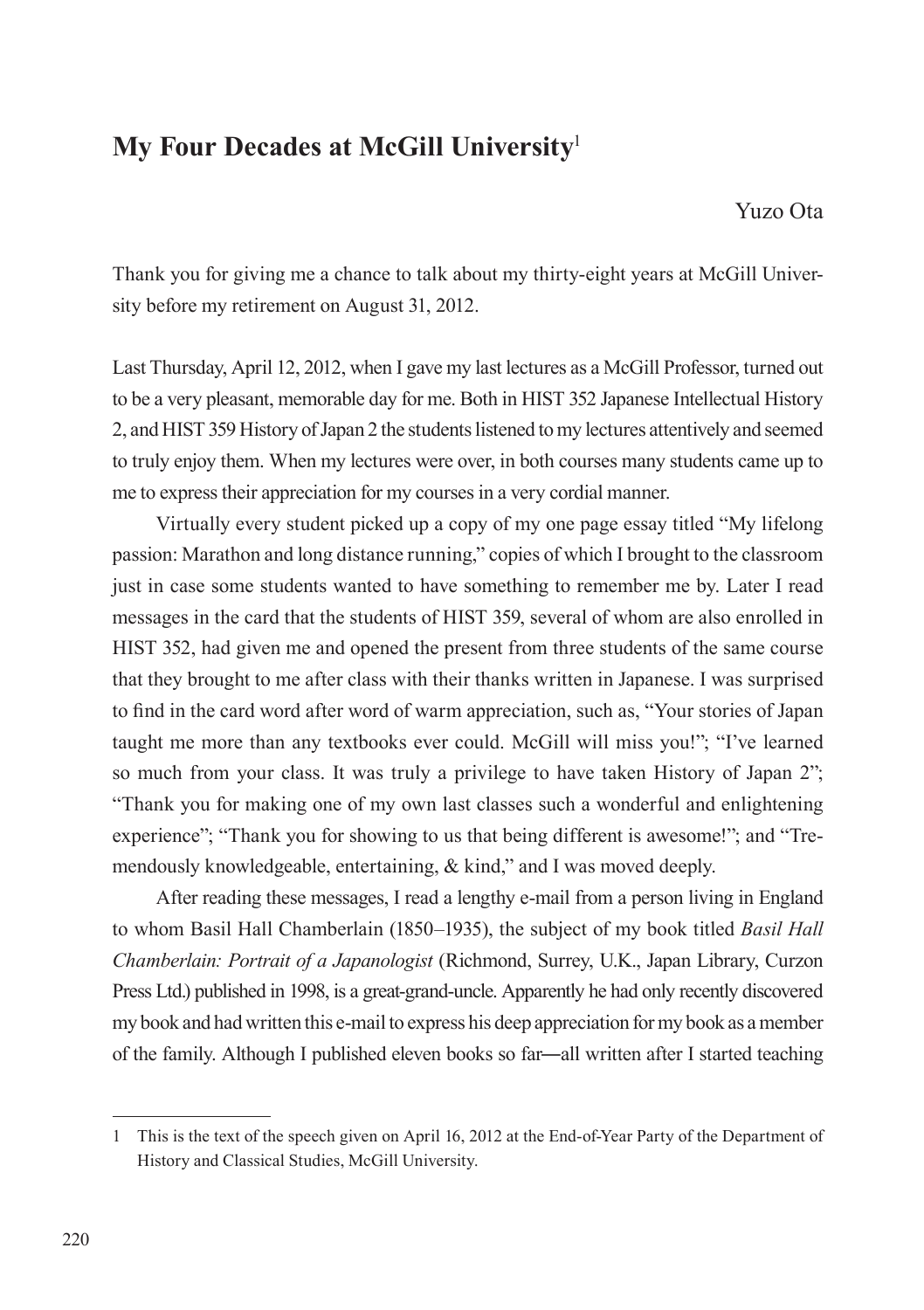at McGill―only two of them, *Basil Hall Chamberlain: Portrait of a Japanologis*t and *A Woman with Demons: A Life of Kamiya Mieko (1914−1979)*, published by McGill-Queen's University Press in 2006, are written in English. I remember that my biography of Kamiya Mieko was also highly appreciated by her family, judging from two letters from her eldest son, a professor of the University of Tokyo, one of which I received shortly after the publication of *A Woman with Demons*. These two books are important books to me personally. I would like to explain why. In order to do that, I would like to begin by explaining how I came to teach at McGill in the first place and how I have remained at McGill much longer than I had initially anticipated vaguely.

I was ignorant about Canada and did not even know that McGill University existed until Professor J. F. H. of the University of British Columbia, a specialist of Japanese history, arrived at the University of Tokyo as a Fulbright Exchange scholar in 1966 and taught two half-year seminar courses in the 1966*−*67 academic year, which I took. Before his return to Canada, he asked me if I was interested in coming to Canada. I said, "No." Professor H. then said, "If you ever come to feel like coming to Canada, please remember me." A few years later after I had started working full-time at the University of Tokyo, for a purely personal reason not at all related to academic matters, I started to look for a place to live outside Japan. I wrote a letter to Professor H., reminding him of his words of a few years before. Thanks to him, I was able to spend the 1972*−*73 academic year at UBC.

During my year at UBC I got acquainted with Professor B. of McGill University, a specialist of Japanese history. When Professor B. took two years' leave from McGill University during the 1974–75 academic year, I believe he strongly recommended me as his replacement, and the McGill History Department offered a position of visiting lecturer for two years to me, who at the time was still looking for a place to live outside Japan. When I spent the 1972–73 academic year at UBC, I was granted a paid leave of absence from the University of Tokyo. This time I gave up my secure, comfortable position at the University effective on August 31, 1974, and became a visiting lecturer at McGill University from September 1, 1974.

I had never before studied for a degree or diploma anywhere except at the University of Tokyo. I must have looked like a person ill-prepared to start teaching at McGill University. On the other hand, my childhood experience of living in nine different places all over Japan and attending seven different schools before I finished Grade 9 had made me a cosmopolitan of a sort. I always focused on similarities rather than differences between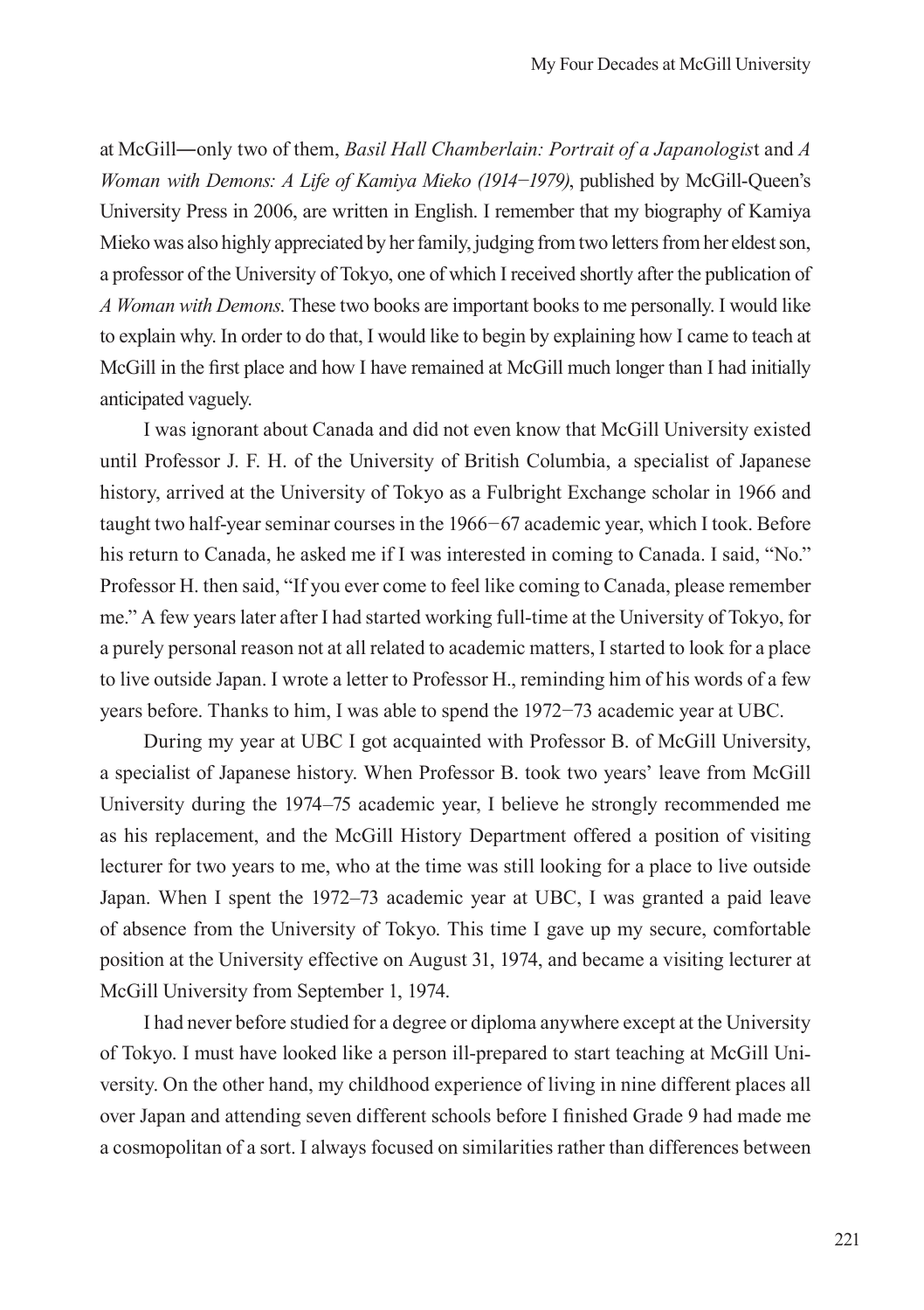peoples and cultures. I was shy but I was not particularly intimidated by finding myself in Montreal or McGill University where I had to teach courses in English.

When I went to the Department of History shortly after my arrival in Montreal, a tall handsome man who seemed to know everyone in the Department kindly introduced me to my colleagues. That was R. R., a specialist of Canadian history, who actually arrived only a few days before me to take up his position in the same year with me. I also met a brilliant specialist of Eastern European History, A. H., who, I believe, was replacing somebody for that academic year. I immediately became and remained good friends with people like them, who also treated me as their friend from the beginning. I did not forget that my position at McGill would last only for two years. I realized that if I wanted to remain in North America, I had to obtain a doctorate as soon as possible, forgetting a fairly widespread notion in Japan that a doctorate in the humanities and social sciences was something that would crown your lifework.

I went back to Japan during the summer vacation in 1975 to write my dissertation. My former colleagues at the University of Tokyo enabled me to use a room close to my former office as my study space even during the weekends when the building was closed. Arriving each day with two huge bags filled with books and research notes, I spent many days in that building, writing my dissertation half naked as it was so hot and humid. Several days before the beginning of the 1975–76 academic year, I went to the Graduate Office of the University of Tokyo carrying a large bag containing three copies of my completed dissertation, roughly 1,450 manuscript pages long, the length equivalent of three or four ordinary books, and submitted them.

During that summer, I had an unexpected pleasant reunion with a British scholar named A. C. R., only four or five years older than myself. After teaching at Oxford and MIT, he came to Japan and taught subjects like British Economic History at the University of Tokyo during my student days there. A voluntary reading group met in his apartment regularly while he taught at the University of Tokyo and by attending the meetings of this reading group led by him I learned more than from any formal courses at the University of Tokyo. He was now teaching economics at the University of Canterbury in New Zealand. He said that one of the reasons why he had made a stopover in Tokyo was that the University of Canterbury had commissioned him to find a suitable person to teach courses on Japan. When I explained to him that my position at McGill would come to an end at the end of the 1975–76 academic year, he said that he would be delighted to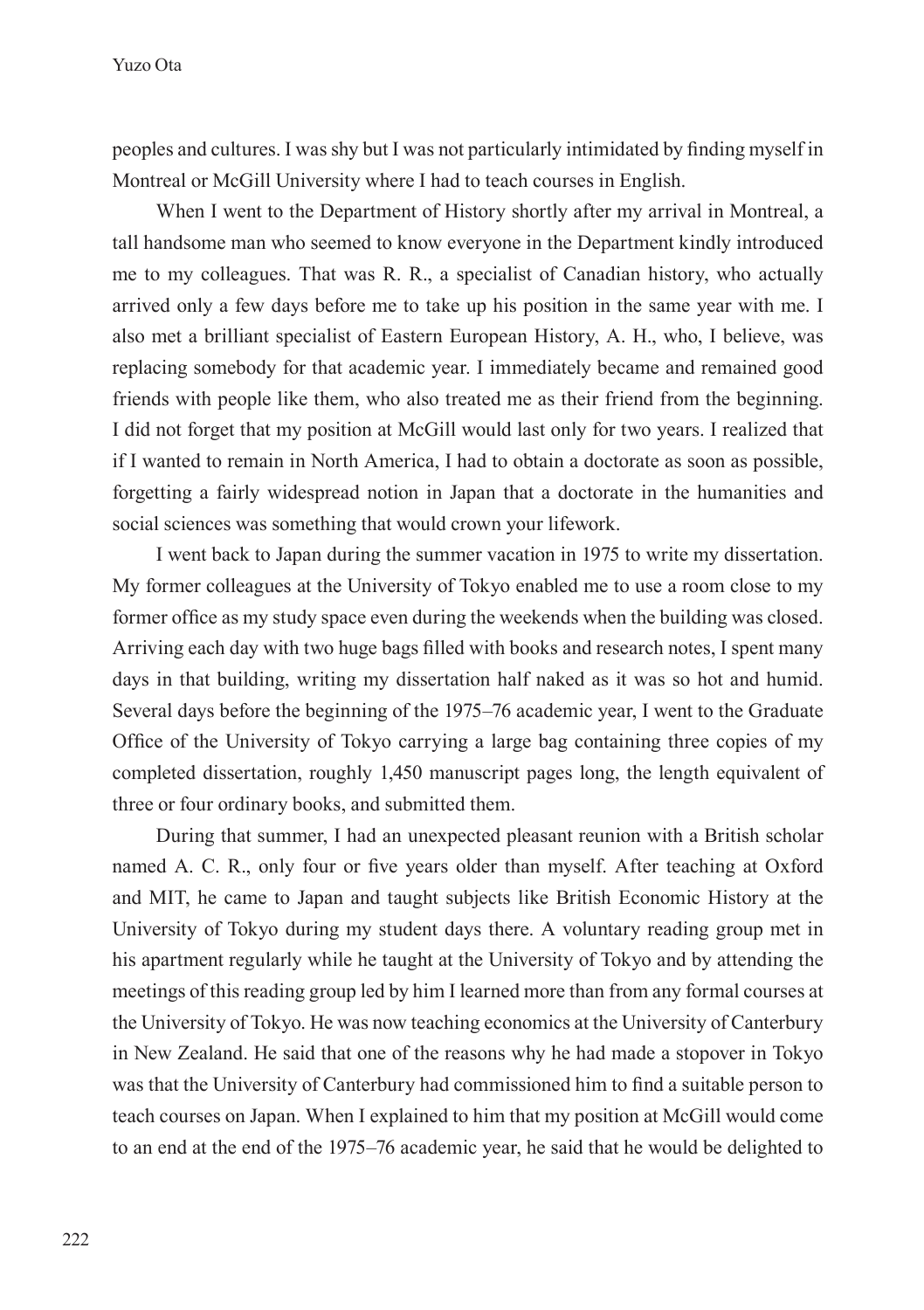recommend me for this position. I felt relieved, but before I received a formal offer of a position from the University of Canterbury, Professor B. notified the McGill History Department that he would not return to McGill. A search committee was created to find a person to fill the vacancy created by his resignation, and by the end of March 1976, the Department decided to hire me. In 1982 I was granted tenure. However, by around 1980 the initial reason that made me resign from the University of Tokyo and come to McGill seemed to have disappeared. I had left Japan to achieve a certain goal that was dear to me. Ostensibly, I had failed to achieve that goal, but I felt that I had tried my best and felt no regret.

Now I started thinking of returning to Japan to resume my academic career in Japan. Just around that time, a position as Associate Professor at the Research Center for Japanese Culture at one of the most prestigious national universities in Japan was offered to me. As I published a book based on my dissertation in 1977, my second book in 1979, and my third book in 1981 all from Japanese publishers, apparently I had become quite well known in Japan fairly early, and that was presumably the reason why such a very attractive position was offered to me. I decided to accept it and sent a letter of acceptance by registered mail. Then something quite unexpected happened to me. I had something like an attack of anxiety neurosis and it continued until I sent a telegram to cancel my acceptance of the position offered by that university. I tried to understand what had happened to me.

Mr. T., a very prominent Japanese intellectual, spent the 1979–80 academic year at McGill as a visiting professor. He and his wife, a university professor, showed extraordinary kindness to me and I spent several hours discussing all sorts of things with them in their apartment quite regularly, often until 2 a.m. When he learned the reason why I had come to Canada, he pronounced that I was a person who had a demon within me.

He explained how he had dealt with his own demon. What was important was to keep a promise you had made to your demon. He added, "Mr. Ota, your demon is now standing before you blocking your way, preventing you from doing what you want to do. Your demon may eventually come to help you pushing you from behind in the direction that you wanted to go." I never took what he said literally. I never believed in the existence of a demon outside the mind, but I thought I understood what he meant to say. To return to the topic of the completely unsolicited offer of a position from a Japanese university, to my surprise, the same university repeated the offer of the previous year. The rational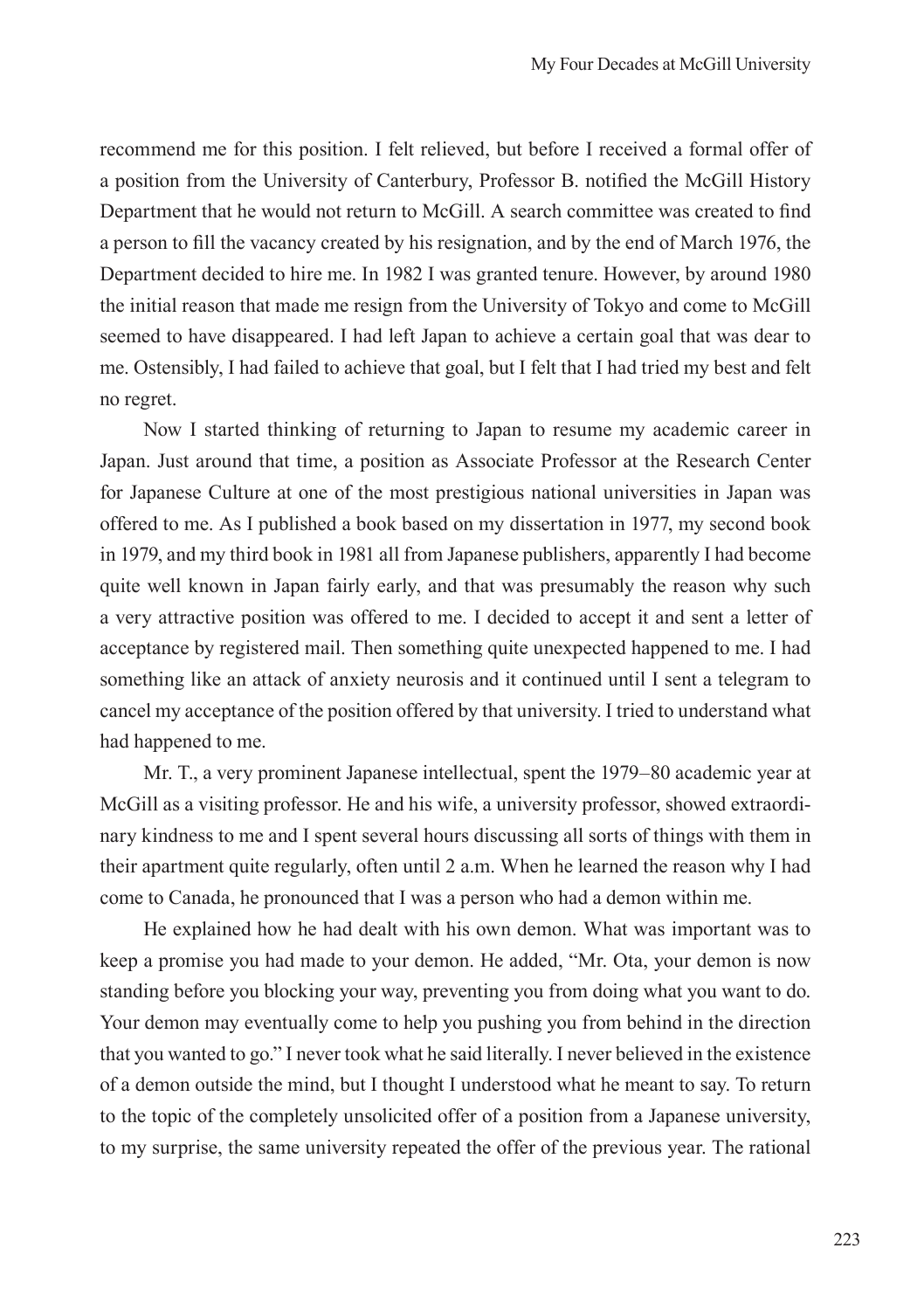Yuzo Ota

side of me prevailed, and I sent a letter of acceptance once again. And exactly same thing was repeated. I had to cancel my acceptance once again by sending a telegram. To my amazement, the same university tried to recruit me to their research center for Japanese culture for the third time. This time Professor M. who esteemed me very highly as a scholar and was the driving force to recruit me to the center said that I did not have to reply immediately. I should visit the university, talk with various people, and then decide if I should accept their offer or not. I did visit the university, and my visit made me feel that it was a very attractive place to work. However, I was nervous. Professor M. who was behind the offer of the position to me the two consecutive years previously explained to me that he would have to resign from the university if I accepted their offer for the third time and cancelled my acceptance for the third time. Finally, I accepted the offer.

An attack of anxiety neurosis did not occur immediately, but I continued to feel quite nervous. Things took an unexpected turn. I learned later that when the recommendation to hire me was forwarded to the higher level for their approval, there were people who objected to offering the position to a person who had already rejected their offer twice and the recommendation could not get enough number of votes necessary for its approval. My reaction to this news was a deep sigh of relief.

After my experiences with the research center, I decided that my demon was still very much alive, to use Mr. T.'s term. I decided to live pursuing values as close to those that had made me leave Japan and come to Canada. I also decided not to accept any permanent position in Japan as long as I was not sure that my demon had left me.

Unsolicited offers of university positions continued for a long time. One year the day I arrived in Tokyo to spend the summer vacation, I learned that the president of a private university had phoned me the day before and left a message asking me to return his call as soon as possible. It was again an offer of a position to me. I declined it as politely as possible. I believe that I was already in my late fifties when a professor of a private university in Kyoto tried to recruit me.

Let me explain the reasons why *Basil Hall Chamberlain: Portrait of a Japanologist* is a book for which I have a strong attachment. First, Chamberlain also unexpectedly spent many years away from his native country, England. He was a very sensitive young man interested in literature and philosophy. Instead of sending him to Oxford University, his father made him enter Barings Bank to start a career completely unsuited to him. Chamberlain had a nervous breakdown within a few months, and his family sent him on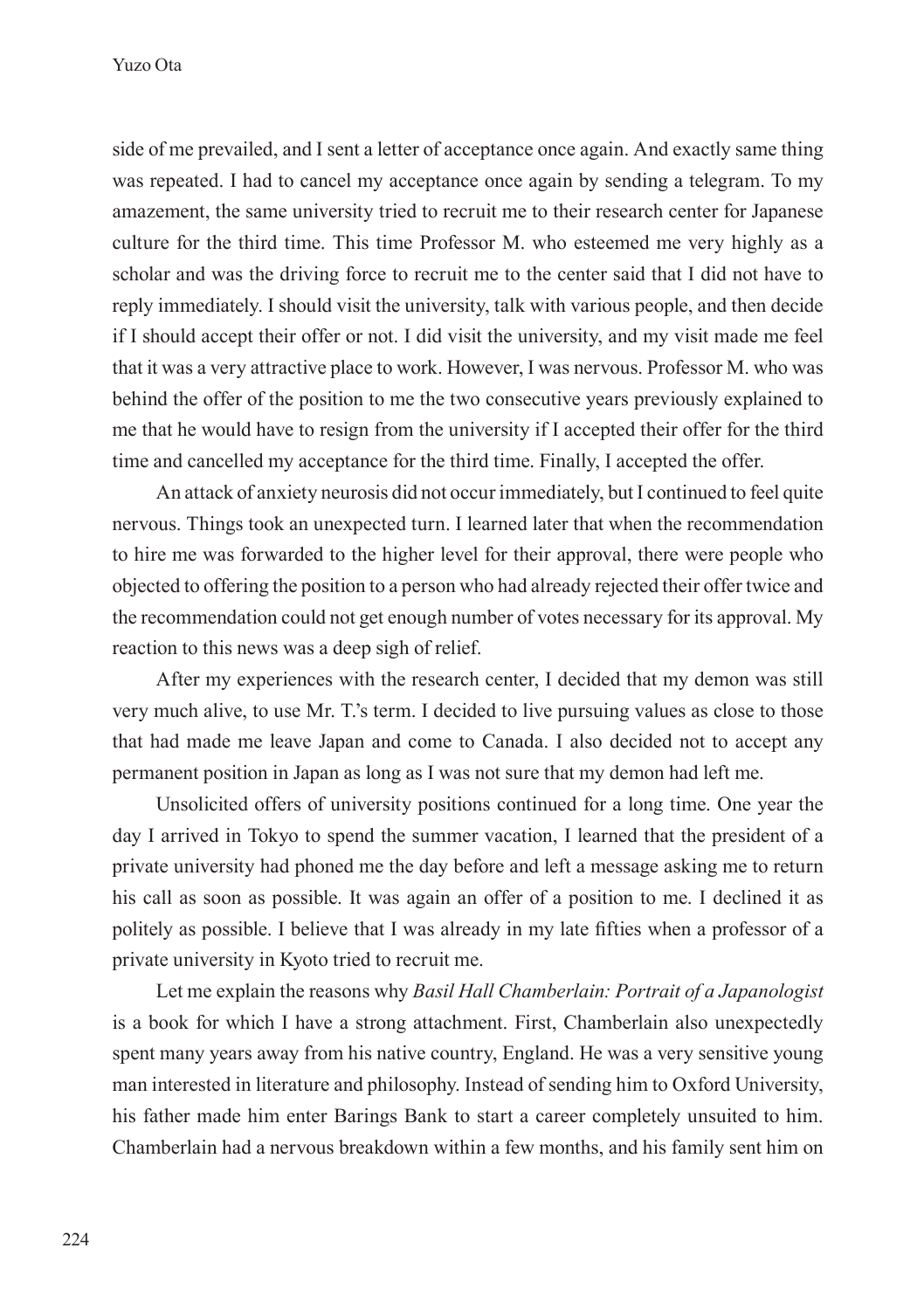a long ocean voyage to help him to recover from his nervous breakdown. He arrived in Yokohama, Japan, in 1873 as a young man of 22 years of age. He liked Japan and did not leave Japan definitively until 1911, that is, 38 years later, when he left Japan to retire in Geneva, Switzerland.

When I also became a person living in a country different from my native country unexpectedly for a long time, I felt that I should live in two worlds in the way he did. Chamberlain regarded himself as an uprooted man, "uprooted," because he could "never quite [be] satisfied at one end of the world because [he was] equally fond of the other" (as quoted in *Basil Hall Chamberlain: Portrait of a Japanologist*, p. 9). Chamberlain became a Japanologist with a profound knowledge of Japan and deep love for Japan, but at the same time he remained a man with profound knowledge and love for European civilization. I decided to remain what I was, a person born, brought up, and educated in Japan.

After my arrival in Montreal, I quickly acquired the reading knowledge of French necessary to grade examinations and papers written in French by rereading works of Tolstoy and Dostoevsky, which I had read in Japanese translation, in French translation. Beyond that I did not try hard to assimilate myself to Canada or the North American academic world. I felt that I could make a contribution to McGill by remaining somewhat different. Chamberlain became a person dear to me when I realized that he was a person who embodied values that were also my values. I admired Chamberlain not only as a Japanologist, but also for "his general intellectual probity, freedom from greed for power and fame, and a warm consideration towards other people" (*Basil Hall Chamberlain*, p. viii).

The reasons why *A Woman with Demons* is a book for which I have a strong attachment are, first, because I was also a person with a demon. I used the past tense and the singular "demon" rather than "demons." Kamiya once wrote, "A person possessed with seven demons—that truly is me" (*A Woman with Demons*, p. xiii), but unlike Kamiya, a very complex person divided within herself, I was and still am a simple person with little inner division. Kamiya was traumatized by the death of a young man whom she wanted to marry when she was twenty. My biography interpreted her life in the light of this loss to which none of previous biographers had paid any attention. I had had an experience that made me a person capable of understanding her loss with empathy. For me that was the only source from which my demon could arise. I tend to think that my demon, a very cute one because what my demon wanted was only that I should continue to center my life around the value of love.